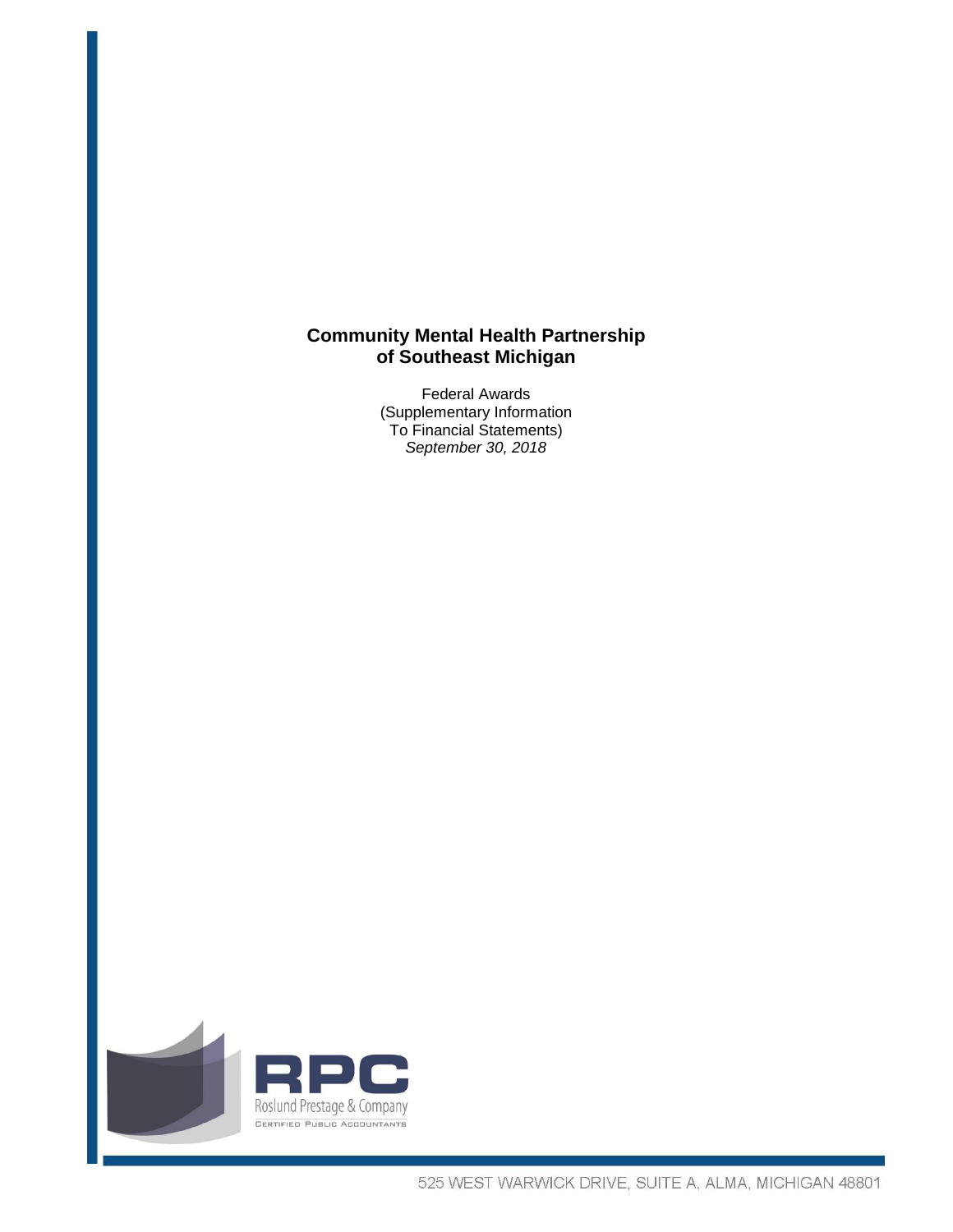## **Table of Contents**

| Report on Internal Control over Financial Reporting and on Compliance and<br>Other Matters Based on an Audit of Financial Statements Performed |  |
|------------------------------------------------------------------------------------------------------------------------------------------------|--|
| Report on Compliance for Each Major Program and on Internal Control over                                                                       |  |
|                                                                                                                                                |  |
|                                                                                                                                                |  |
|                                                                                                                                                |  |
|                                                                                                                                                |  |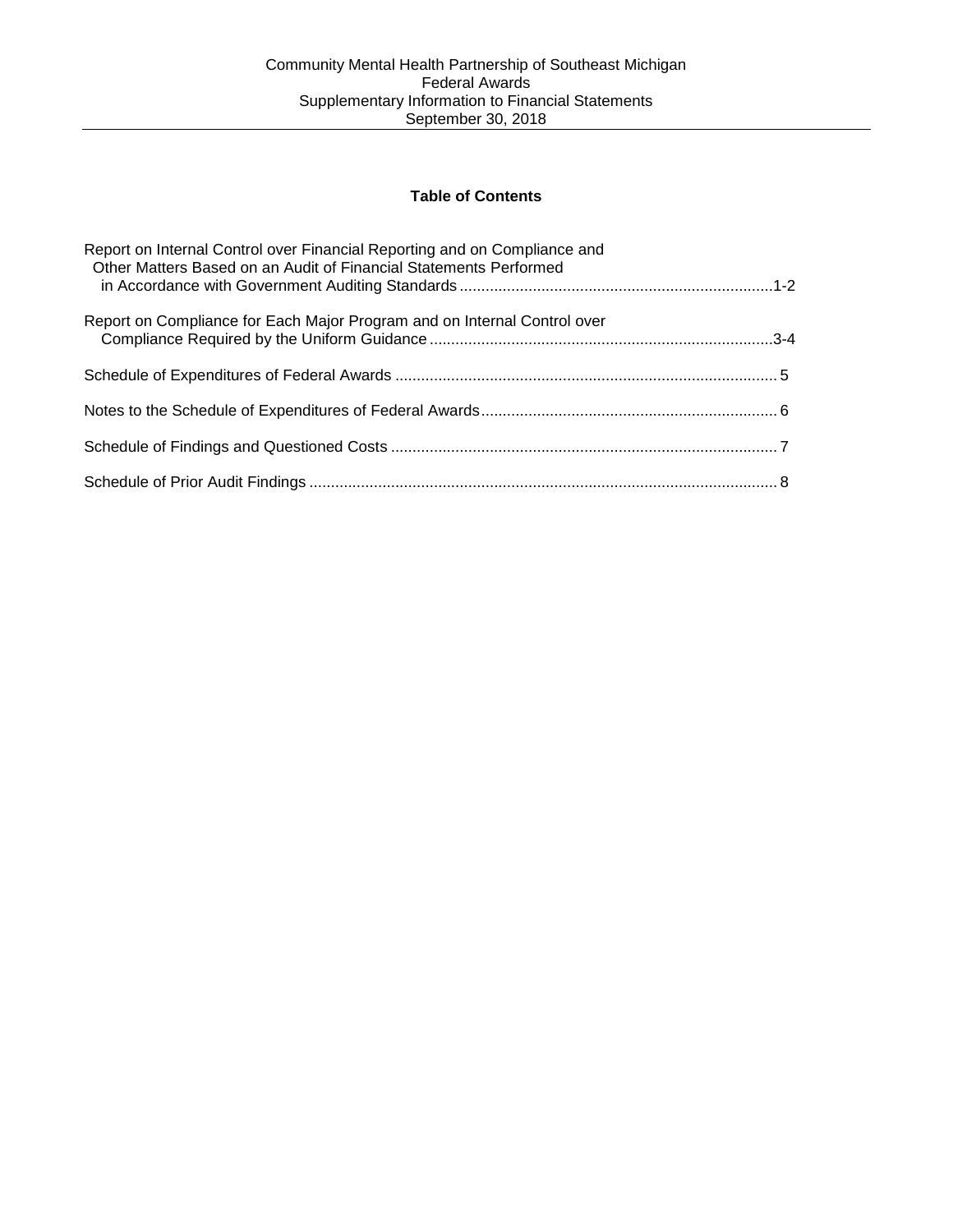

### INDEPENDENT AUDITOR'S REPORT ON INTERNAL CONTROL OVER FINANCIAL REPORTING AND ON COMPLIANCE AND OTHER MATTERS BASED ON AN AUDIT OF FINANCIAL STATEMENTS PERFORMED IN ACCORDANCE WITH *GOVERNMENT AUDITING STANDARDS*

#### Community Mental Health Partnership of Southeast Michigan Lansing, Michigan

We have audited, in accordance with the auditing standards generally accepted in the United States of America and the standards applicable to financial audits contained in *Government Auditing Standards* issued by the Comptroller General of the United States, the financial statements of the business-type activities, each major fund, and the aggregate remaining fund information of Community Mental Health Partnership of Southeast Michigan (the Entity), as of and for the year ended September 30, 2018, and the related notes to the financial statements, which collectively comprise the Entity's basic financial statements, and have issued our report thereon dated June 7, 2019.

## **Internal Control over Financial Reporting**

In planning and performing our audit of the financial statements, we considered the Entity's internal control over financial reporting (internal control) to determine the audit procedures that are appropriate in the circumstances for the purpose of expressing our opinions on the financial statements, but not for the purpose of expressing an opinion on the effectiveness of the Entity's internal control. Accordingly, we do not express an opinion on the effectiveness of the Entity's internal control.

A *deficiency in internal control* exists when the design or operation of a control does not allow management or employees, in the normal course of performing their assigned functions, to prevent, or detect and correct, misstatements, on a timely basis. A *material weakness* is a deficiency, or a combination of deficiencies, in internal control, such that there is a reasonable possibility that a material misstatement of the entity's financial statements will not be prevented, or detected and corrected, on a timely basis. A *significant deficiency* is a deficiency, or a combination of deficiencies, in internal control that is less severe than a material weakness, yet important enough to merit attention by those charged with governance.

Our consideration of internal control was for the limited purpose described in the first paragraph of this section and was not designed to identify all deficiencies in internal control that might be material weaknesses or, significant deficiencies. Given these limitations, during our audit we did not identify any deficiencies in internal control that we consider to be material weaknesses. However, material weaknesses may exist that have not been identified.

## **Compliance and Other Matters**

As part of obtaining reasonable assurance about whether the Entity's financial statements are free from material misstatement, we performed tests of its compliance with certain provisions of laws, regulations, contracts, and grant agreements, noncompliance with which could have a direct and material effect on the determination of financial statement amounts. However, providing an opinion on compliance with those provisions was not an objective of our audit, and accordingly, we do not express such an opinion. The results of our tests disclosed no instances of noncompliance or other matters that are required to be reported under *Government Auditing Standards*.

## **Purpose of this Report**

The purpose of this report is solely to describe the scope of our testing of internal control and compliance and the results of that testing, and not to provide an opinion on the effectiveness of the entity's internal control or on compliance. This report is an integral part of an audit performed in accordance with *Government Auditing Standards*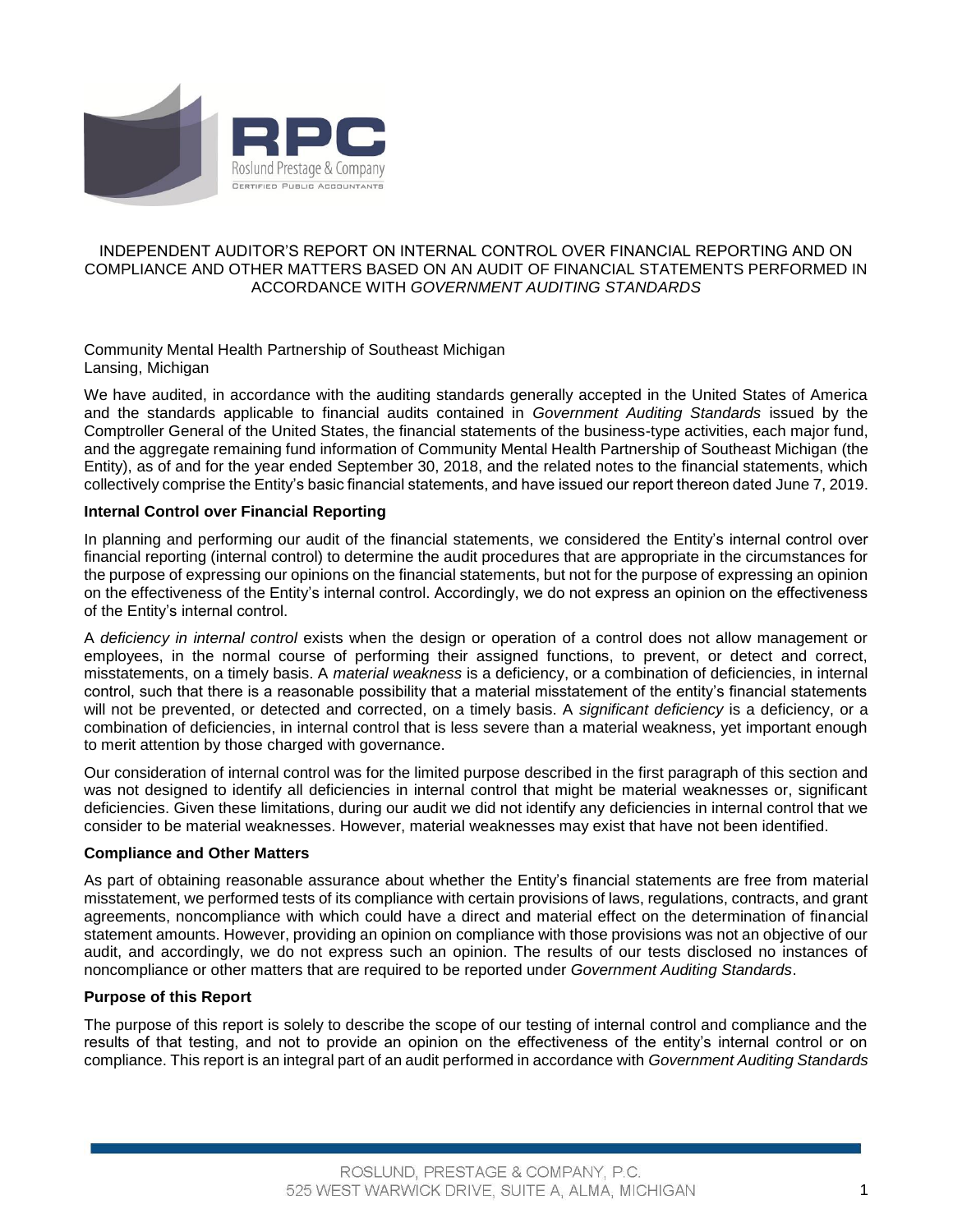in considering the entity's internal control and compliance. Accordingly, this communication is not suitable for any other purpose.

Sincerely,

Roslund, Prestage & Company, P.C.

Roslund, Prestage & Company, P.C. Certified Public Accountants

June 7, 2019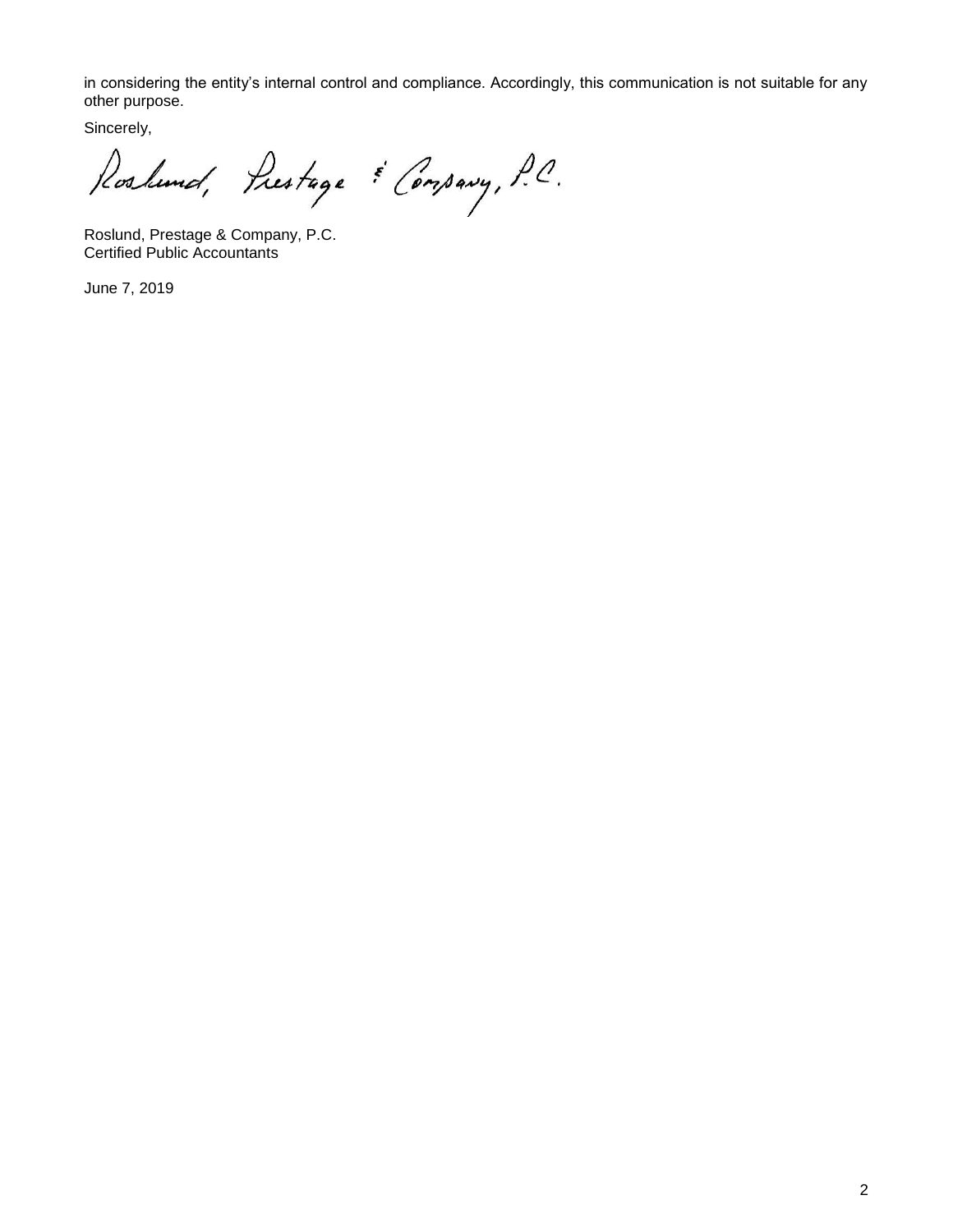

## INDEPENDENT AUDITOR'S REPORT ON COMPLIANCE FOR EACH MAJOR PROGRAM AND ON INTERNAL CONTROL OVER COMPLIANCE REQUIRED BY THE UNIFORM GUIDANCE

Community Mental Health Partnership of Southeast Michigan Ann Arbor, Michigan

#### **Report on Compliance for Each Major Federal Program**

We have audited Community Mental Health Partnership of Southeast Michigan's (the Entity's) compliance with the types of compliance requirements described in the *OMB Compliance Supplement* that could have a direct and material effect on each of the Entity's major federal programs for the year ended September 30, 2018. The Entity's major federal programs are identified in the summary of auditor's results section of the accompanying schedule of findings and questioned costs.

#### *Management's Responsibility*

Management is responsible for compliance with federal statutes, regulations, and the terms and conditions of its federal awards applicable to its federal programs.

#### *Auditor's Responsibility*

Our responsibility is to express an opinion on compliance for each of the Entity's major federal programs based on our audit of the types of compliance requirements referred to above. We conducted our audit of compliance in accordance with auditing standards generally accepted in the United States of America; the standards applicable to financial audits contained in *Government Auditing Standards*, issued by the Comptroller General of the United States; and the audit requirements of Title 2 U.S. *Code of Federal Regulations* Part 200, *Uniform Administrative Requirements, Cost Principles, and Audit Requirements for Federal Awards* (Uniform Guidance). Those standards and the Uniform Guidance require that we plan and perform the audit to obtain reasonable assurance about whether noncompliance with the types of compliance requirements referred to above that could have a direct and material effect on a major federal program occurred. An audit includes examining, on a test basis, evidence about the Entity's compliance with those requirements and performing such other procedures as we considered necessary in the circumstances.

We believe that our audit provides a reasonable basis for our opinion on compliance for each major federal program. However, our audit does not provide a legal determination of the Entity's compliance.

#### *Opinion on Each Major Federal Program*

In our opinion, the Entity complied, in all material respects, with the types of compliance requirements referred to above that could have a direct and material effect on each of its major federal programs for the year ended September 30, 2018.

#### **Report on Internal Control over Compliance**

Management of the Entity is responsible for establishing and maintaining effective internal control over compliance with the types of compliance requirements referred to above. In planning and performing our audit of compliance, we considered the Entity's internal control over compliance with the types of requirements that could have a direct and material effect on each major federal program to determine the auditing procedures that are appropriate in the circumstances for the purpose of expressing an opinion on compliance for each major federal program and to test and report on internal control over compliance in accordance with the Uniform Guidance, but not for the purpose of expressing an opinion on the effectiveness of internal control over compliance. Accordingly, we do not express an opinion on the effectiveness of the Entity's internal control over compliance.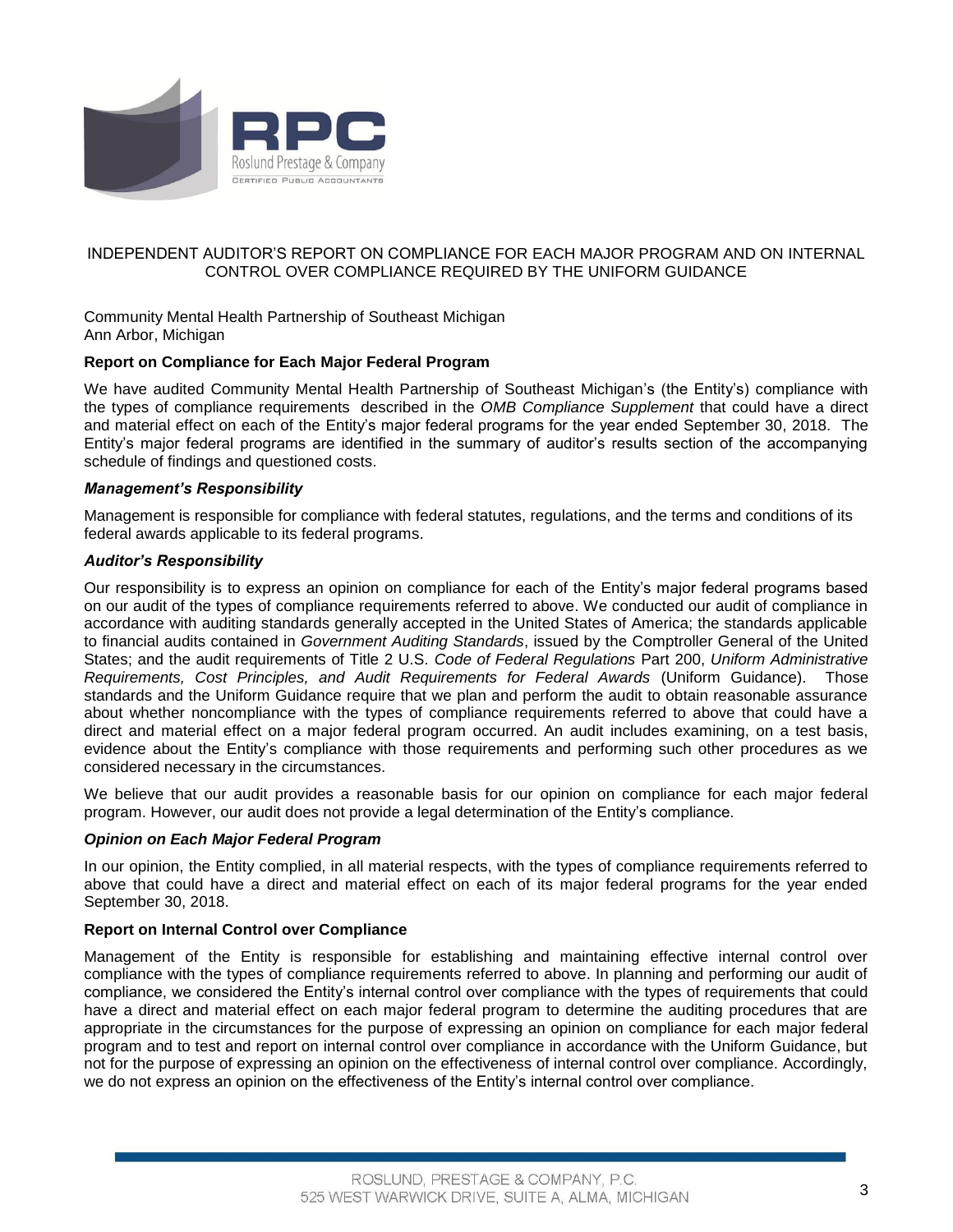A *deficiency in internal control over compliance* exists when the design or operation of a control over compliance does not allow management or employees, in the normal course of performing their assigned functions, to prevent, or detect and correct, noncompliance with a type of compliance requirement of a federal program on a timely basis. A *material weakness in internal control over compliance* is a deficiency, or combination of deficiencies, in internal control over compliance, such that there is a reasonable possibility that material noncompliance with a type of compliance requirement of a federal program will not be prevented, or detected and corrected, on a timely basis. A *significant deficiency in internal control over compliance* is a deficiency, or a combination of deficiencies, in internal control over compliance with a type of compliance requirement of a federal program that is less severe than a material weakness in internal control over compliance, yet important enough to merit attention by those charged with governance.

Our consideration of internal control over compliance was for the limited purpose described in the first paragraph of this section and was not designed to identify all deficiencies in internal control over compliance that might be material weaknesses or significant deficiencies. We did not identify any deficiencies in internal control over compliance that we consider to be material weaknesses. However, material weaknesses may exist that have not been identified.

#### **Report on Schedule of Expenditures of Federal Awards Required by the Uniform Guidance**

We have audited the financial statements of the business-type activities, each major fund, and the aggregate remaining fund information of Community Mental Health Partnership of Southeast Michigan as of and for the year ended September 30, 2018, and the related notes to the financial statements, which collectively comprise the Entity's basic financial statements. We issued our report thereon dated June 7, 2019, which contained unmodified opinions on those financial statements. Our audit was conducted for the purpose of forming opinions on the financial statements that collectively comprise the basic financial statements. The accompanying schedule of expenditures of federal awards is presented for purposes of additional analysis as required by the Uniform Guidance and is not a required part of the basic financial statements. Such information is the responsibility of management and was derived from and relates directly to the underlying accounting and other records used to prepare the basic financial statements. The information has been subjected to the auditing procedures applied in the audit of the financial statements and certain additional procedures, including comparing and reconciling such information directly to the underlying accounting and other records used to prepare the basic financial statements or to the basic financial statements themselves, and other additional procedures in accordance with auditing standards generally accepted in the United States of America. In our opinion, the schedule of expenditures of federal awards is fairly stated in all material respects in relation to the basic financial statements as a whole.

The purpose of this report on internal control over compliance is solely to describe the scope of our testing of internal control over compliance and the results of that testing based on the requirements of the Uniform Guidance. Accordingly, this report is not suitable for any other purpose.

Roshund, Prestage & Company, P.C.

Roslund, Prestage & Company, P.C. Certified Public Accountants

June 7, 2019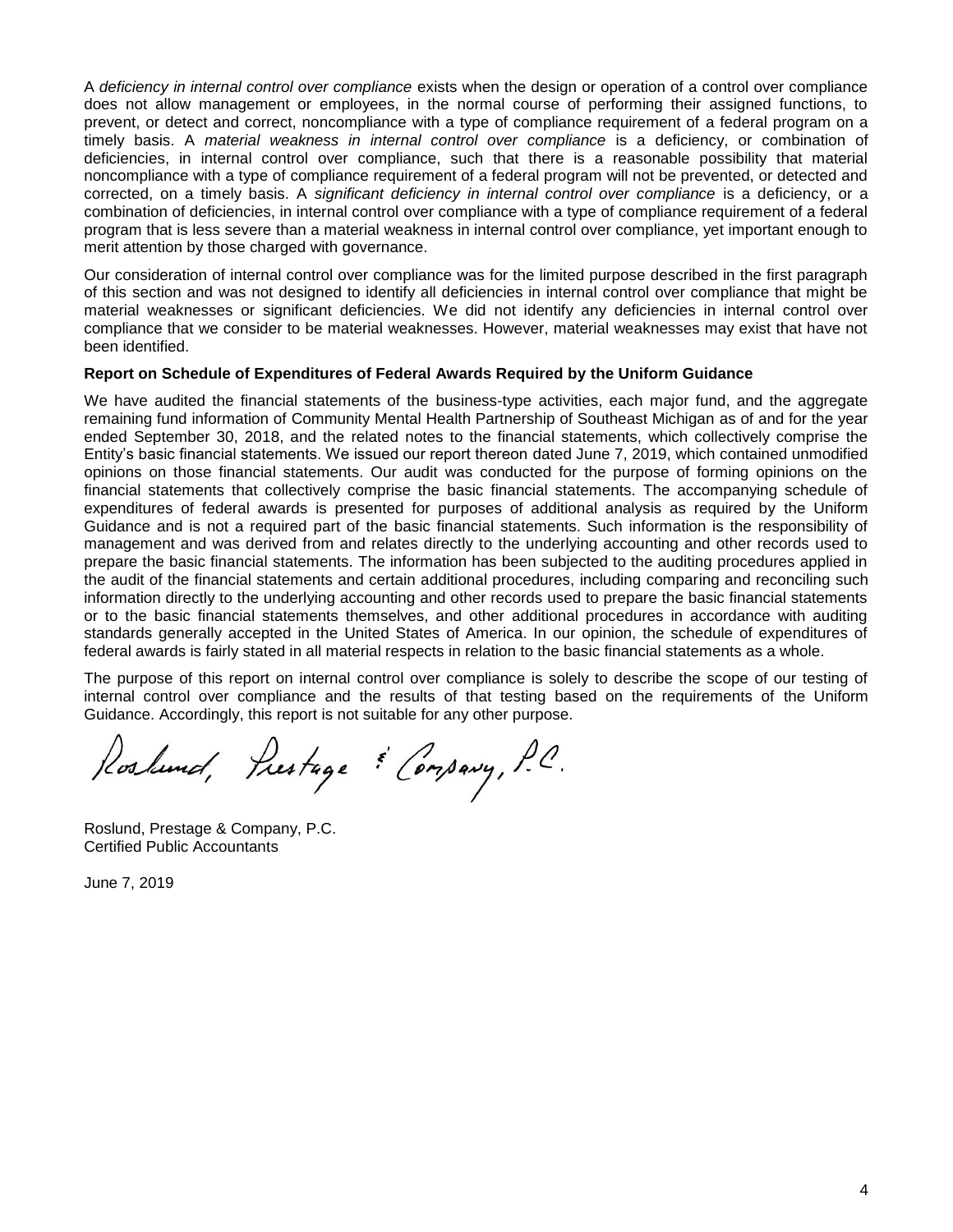# **Community Mental Health Partnership of Southeast Michigan Schedule of Expenditures of Federal Awards**

**For the Year Ended September 30, 2018**

|                                                                     |               |                |                       |                     | <b>Passed</b>        |
|---------------------------------------------------------------------|---------------|----------------|-----------------------|---------------------|----------------------|
| <b>Federal Agency/Pass-Through</b>                                  | <b>CFDA</b>   | <b>Passed</b>  | Pass-through /        |                     | <b>Through to</b>    |
| <b>Grantor/Program Title</b>                                        | <b>Number</b> | <b>Through</b> | <b>Grantor Number</b> | <b>Expenditures</b> | <b>Subrecipients</b> |
|                                                                     |               |                |                       |                     |                      |
| <b>Block Grants For Community Mental Health Services</b>            |               |                |                       |                     |                      |
| <b>PMTO</b>                                                         | 93.958        | <b>MDHHS</b>   | 20171172-00           | \$<br>43,087 \$     |                      |
| <b>Integrated Health</b>                                            | 93.958        | <b>MDHHS</b>   | 20161172-00           | 46,090              |                      |
| <b>SMI</b>                                                          | 93.958        | <b>MDHHS</b>   | 20161172-00           | 65,921              |                      |
| <b>Total CFDA #93.958</b>                                           |               |                |                       | 155,098             |                      |
| <b>Block Grants for Prevention and Treatment of Substance Abuse</b> |               |                |                       |                     |                      |
| Prevention                                                          | 93.959        | <b>MDHHS</b>   |                       | 1,349,531           |                      |
| <b>Community Grant</b>                                              | 93.959        | <b>MDHHS</b>   |                       | 2,912,221           | 452,247              |
| <b>Total CFDA #93.959</b>                                           |               |                |                       | 4,261,752           | 452,247              |
| <b>Opioid State Targeted Response</b>                               | 93.788        | <b>MDHHS</b>   |                       | 192,311             |                      |
| <b>Total Expenditures of Federal Awards</b>                         |               |                |                       | 4,609,161           | 452,247              |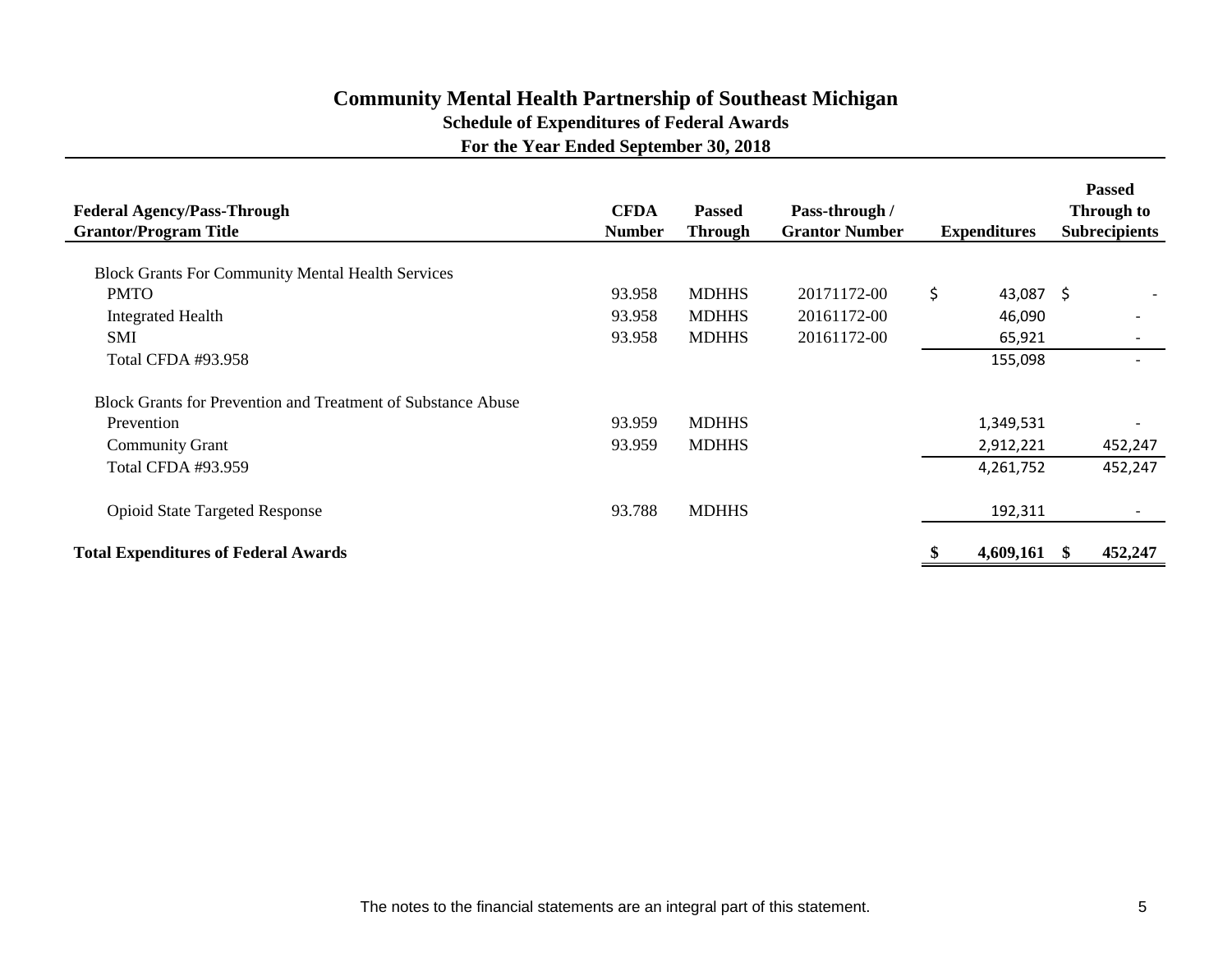## **NOTE 1 – BASIS OF PRESENTATION**

The accompanying schedule of expenditures of federal awards (the schedule) includes the federal award activity of Community Mental Health Partnership of Southeast Michigan under programs of the federal government for the year ended September 30, 2018. The information in this schedule is presented in accordance with the requirements of Title 2 U.S. *Code of Federal Regulations* (CFR) Part 200, *Uniform Administrative Requirements, Cost Principles, and Audit Requirements for Federal Awards* (Uniform Guidance)*.* Because the schedule presents only a selected portion of the operations of Community Mental Health Partnership of Southeast Michigan, it is not intended to and does not present its financial position or changes in net position of Community Mental Health Partnership of Southeast Michigan.

## **NOTE 2. – SUMMARY OF SIGNIFICANT ACCOUNTING POLICIES**

Expenditures reported on the schedule are reported on the full accrual basis of accounting. Such expenditures are recognized following the cost principles contained in Uniform Guidance*,* wherein certain types of expenditures are not allowable or are limited as to reimbursement. Negative amounts (if any) shown on the schedule represent adjustments or credits made in the normal course of business to amounts reported as expenditures in prior years.

## **NOTE 3. – INDIRECT COST RATE**

Community Mental Health Partnership of Southeast Michigan has elected to not use the 10-percent de minimis indirect cost rate allowed under the Uniform Guidance.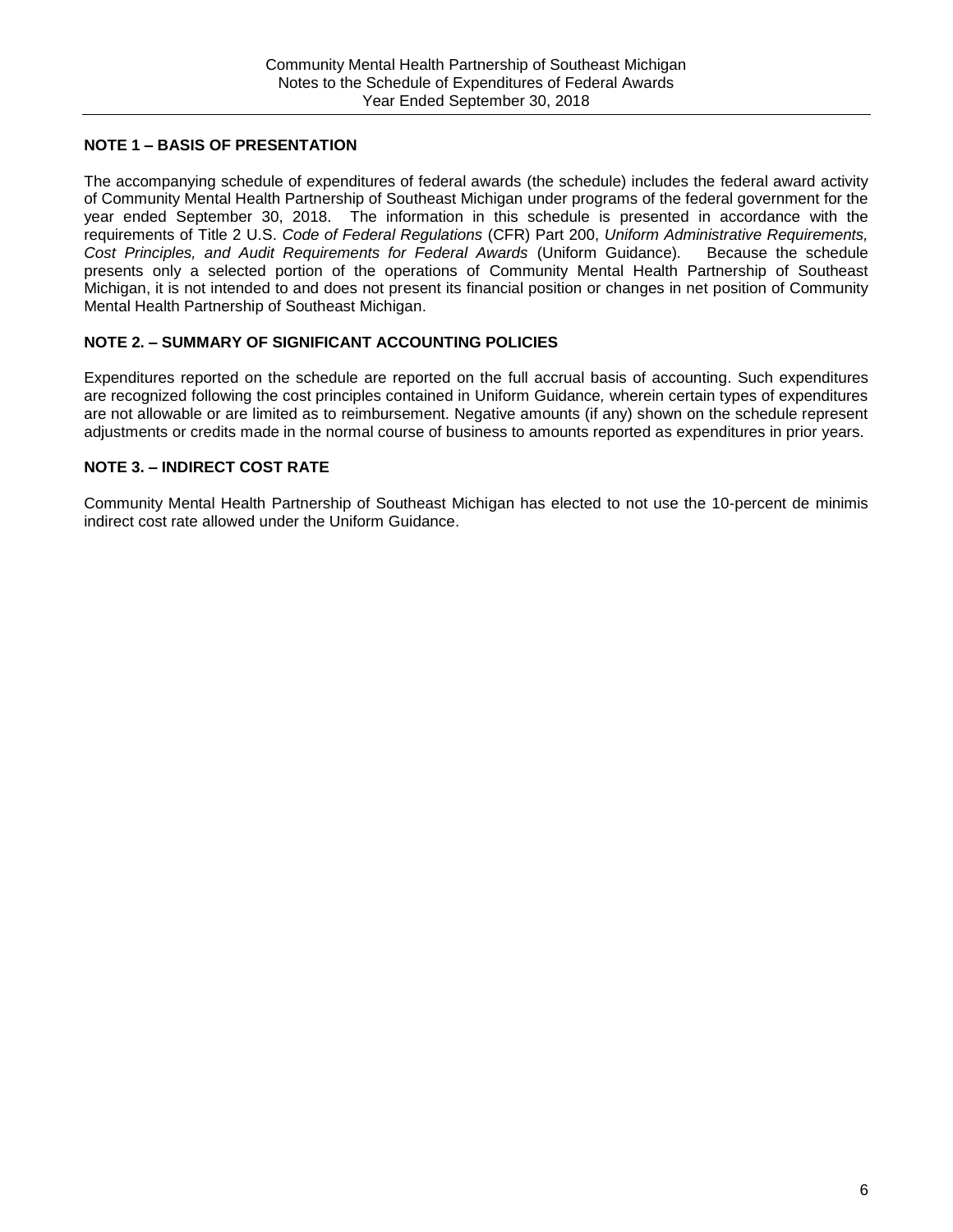## **SECTION I - SUMMARY OF AUDITOR'S RESULTS**

| <b>SECTION II - FINANCIAL STATEMENT FINDINGS</b>                                                      |                                                                        |  |  |  |  |
|-------------------------------------------------------------------------------------------------------|------------------------------------------------------------------------|--|--|--|--|
| • Auditee qualified as low-risk auditee?                                                              | Yes<br>X No                                                            |  |  |  |  |
| Dollar threshold used to distinguish between<br>type A and type B programs:                           | \$750,000                                                              |  |  |  |  |
| 93.959                                                                                                | <b>Block Grants for Prevention and Treatment of</b><br>Substance Abuse |  |  |  |  |
| CFDA Number(s)                                                                                        | Name of Federal Program or Cluster                                     |  |  |  |  |
| Identification of major programs:                                                                     |                                                                        |  |  |  |  |
| Any audit findings disclosed that are required to be<br>reported in accordance with 2 CFR 200.516(a)? | Yes X No                                                               |  |  |  |  |
| Type of auditor's report issued on compliance<br>for major programs:                                  | Unmodified                                                             |  |  |  |  |
| • Significant deficiency(ies) identified?                                                             | Yes<br>X None<br>Reported                                              |  |  |  |  |
| Internal control over major program:<br>• Material weakness(es) identified?                           |                                                                        |  |  |  |  |
| <b>FEDERAL AWARDS</b>                                                                                 |                                                                        |  |  |  |  |
| • Noncompliance material to financial statements<br>noted?                                            |                                                                        |  |  |  |  |
| • Significant deficiency(ies) identified?                                                             | Yes<br>X None<br>Reported                                              |  |  |  |  |
| Internal control over financial reporting:<br>• Material weakness(es) identified?                     | Yes<br>$X$ No                                                          |  |  |  |  |
| Type of auditor's report issued:                                                                      | Unmodified                                                             |  |  |  |  |
| <b>FINANCIAL STATEMENTS</b>                                                                           |                                                                        |  |  |  |  |

#### **None**

## **SECTION III - FEDERAL AWARD FINDINGS AND QUESTIONED COSTS**

**None**